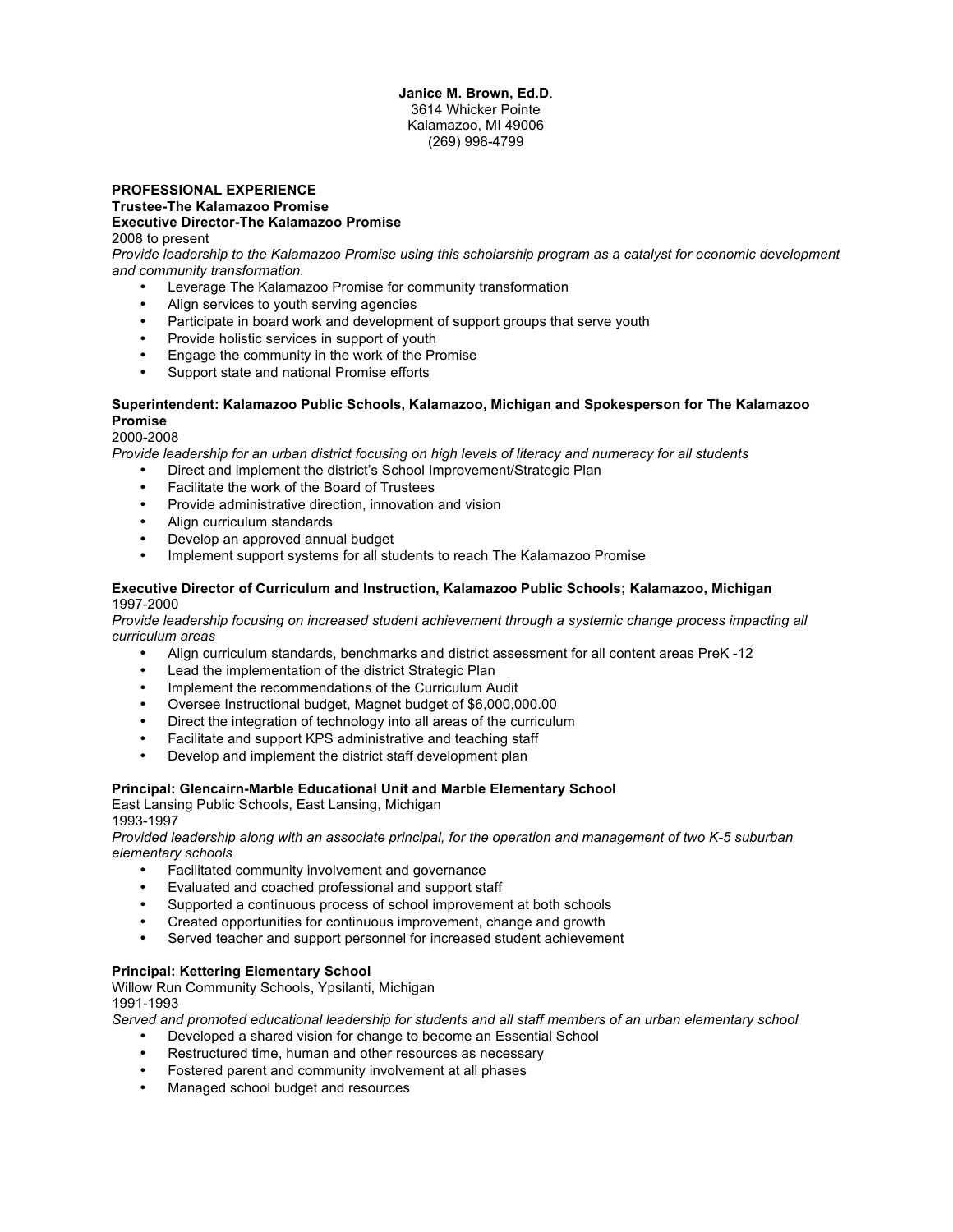### **Coordinator: School Improvement Office**

Michigan Department of Education, Lansing, Michigan 1987-1991

*Coordinated and provided leadership for the implementation of School Improvement within the Department and among Michigan's local and intermediate school districts.*

- Developed and managed school improvement grants
- Coordinated state-wide training programs
- Facilitated and led the State School Improvement Team and the School Improvement Council
- Created budget for the School Improvement Office and secured outside resources
- Prepared intermediate school districts for their role in school improvement
- Trained, presented and provided technical assistance to districts and professional organizations

#### **Consultant: Migrant Education**

Michigan Department of Education, Lansing, Michigan 1986-1987

*Consulted with Michigan's 60 local migrant education programs*

- Designed and approved applications and budgets
- Held state-wide training, monitored for program compliance, provided technical assistance<br>• Served as leader for state wide advisory groups related to curriculum and parent participati
- Served as leader for state-wide advisory groups related to curriculum and parent participation

#### **Consultant: Ingham Intermediate School District, Mason, Michigan** 1984-1986

*Consulted with 12 local districts and three intermediate districts in the implementation of long-range school improvement programs and plans*

- Provided technology, research and other information regarding the best practices in school improvement
- Conducted building and intermediate school district training in school improvement activities<br>• Visited schools to discuss school improvement issues, review plans, provide resources and a
- Visited schools to discuss school improvement issues, review plans, provide resources and conduct training

#### **Instructor: Michigan State University, Grand Valley State University, Lansing Community College** Lansing, Michigan

1978-1991 *Developed and taught courses in administration and leadership* Law Personnel Management Human Resource Management Communications Supervision Organizational Development Special Education Issues

## **Administrative Assistant: Indiana Association of Elementary School Principals**

Bloomington, Indiana

1979-1981

*Assisted the Executive Director of the Association with services to principals throughout Indiana*

- Edited newsletter, articles and publications<br>• Planned state wide conferences
- Planned state-wide conferences
- Provided on-site visits and technical assistance in special education

#### **Curriculum Resource Consultant: Grand Rapids Public Schools**

Grand Rapids, Michigan

1973-1978

*Coordinated and provided leadership for Grand Rapids Public Schools' 35 elementary resource rooms programs in special education.*

- Demonstrated teaching strategies during visitations
- Developed and monitored lessons, classroom management and student achievement

#### **Teacher: Grand Rapids Public Schools**

### Grand Rapids, Michigan

1970-73

*Taught urban elementary and middle school special education students*

- Delivered lessons in K-6 curriculum, all content
- Promoted safe and nurturing environment
- Improved achievement for all students